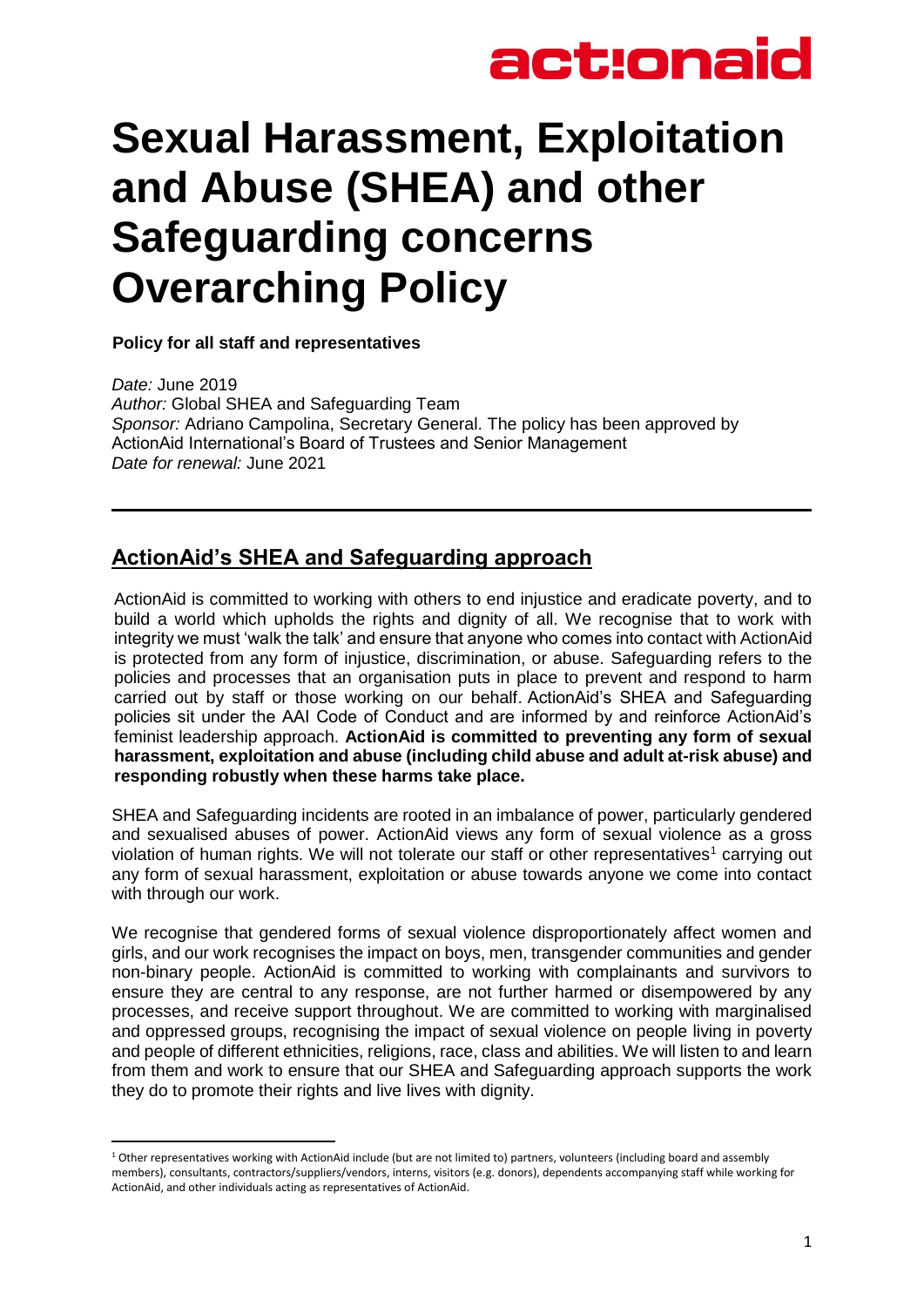## act:ona

We have to acknowledge that some staff and other representatives will use their position of power for personal gain, exploiting the trust placed in them to harm others. We must do everything we can to reduce the likelihood of this happening and respond swiftly and robustly when incidents take place. SHEA and Safeguarding is about fundamentally re-thinking our sector's approach to humanitarian and development work. It asks us to question the work cultures we create and perpetuate and to challenge the norms and power structures inherent in aid work. In doing so, we can create radical new approaches which help to ensure that our behaviours, work cultures, and processes do not deliberately or inadvertently cause harm.

ActionAid is committed to: 

- Creating a **safe working culture** that upholds the rights and dignity of all, founded on AAI's values and mission, outlined in our Code of Conduct, and our Feminist Leadership approach.
- In line with ActionAid's **intersectional feminist approach**, ensuring that our SHEA and Safeguarding work continuously learns from the voice and experience of marginalised and oppressed groups and challenges destructive systems of power.
- Ensuring that our approach is **survivor-centred**. That is, that we are committed to upholding the power and dignity of survivors by respecting their confidentiality and their right to make decisions over what happens to them, where it is safe and appropriate for them to do so.
- Demonstrating our **zero-tolerance approach** to sexual harassment, exploitation and abuse and other Safeguarding concerns by:
	- o ensuring that **all allegations of sexual harassment, exploitation and abuse and other Safeguarding concerns are responded to** in a timely, robust, and survivor-centred manner.
	- o ensuring that we **embed our SHEA and Safeguarding approach** into every aspect of our work – how we recruit, to how we build capacity, to how our programmes are designed – so that we uphold the rights of all to live and work with integrity, free from violence and harm.

### **Purpose and Scope**

The purpose of this policy is to outline ActionAid International's approach to Sexual Harassment, Exploitation and Abuse (SHEA) and other Safeguarding concerns (including child abuse and adults at-risk abuse). All staff and other representatives must familiarise themselves with this overarching policy, alongside ActionAid's Code of Conduct. ActionAid recognises the ways in which different forms of sexual violence and abuse of power intersect and inform each other however, in order to identify and address the different ways in which these abuses of power manifest we have developed three distinct policies that all staff and other representatives are expected to abide by:

- **Child Safeguarding Policy**
- **Protection from Sexual Exploitation and Abuse (PSEA) Policy**
- **Sexual Harassment, Exploitation, and Abuse (SHEA) at Work Policy**

For concerns regarding children please refer to the *Child Safeguarding policy*. For concerns regarding sexually harassing, abusive, or exploitative behaviour towards staff and other ActionAid representatives please refer to the *Sexual Harassment, Exploitation, and Abuse at*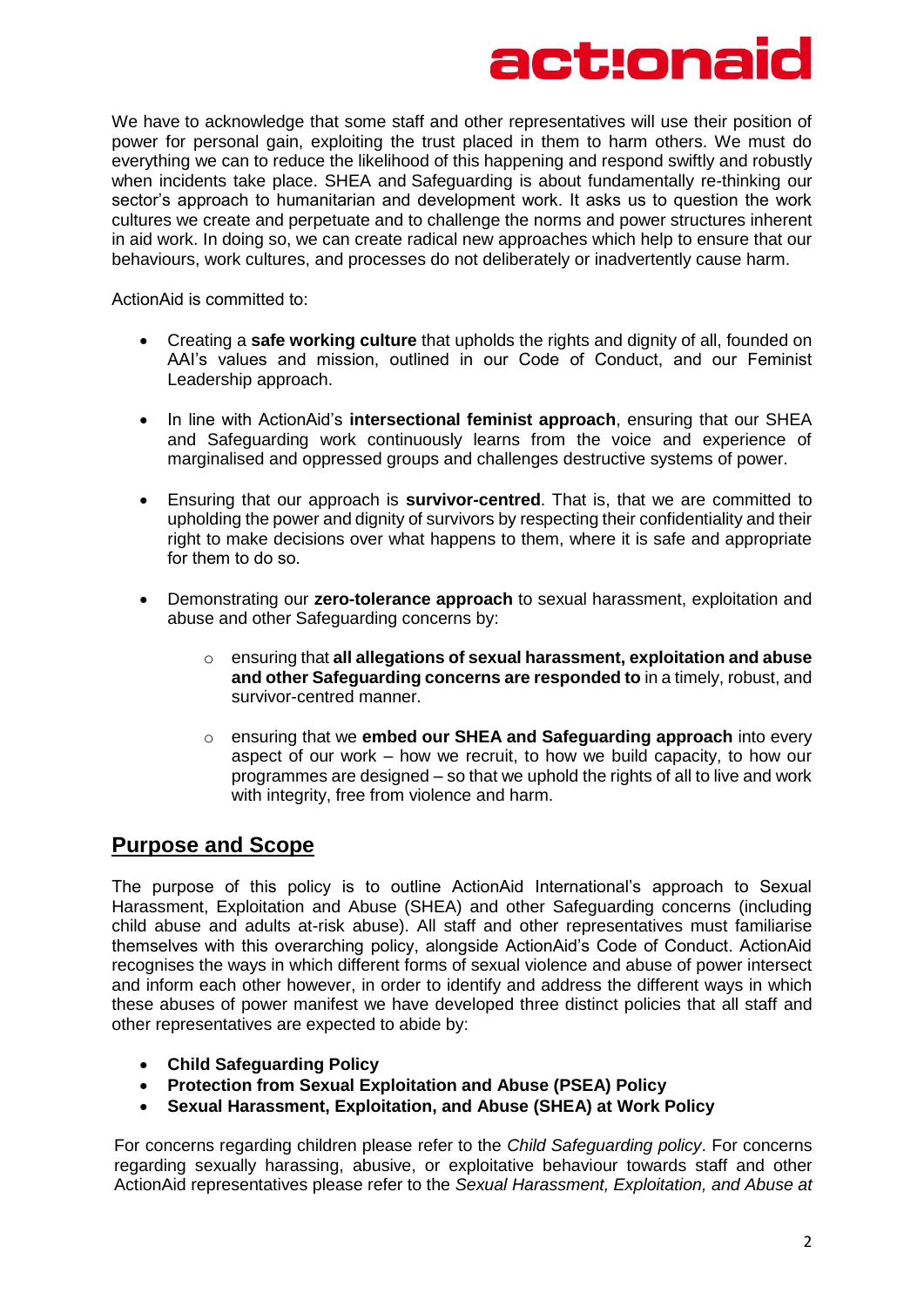*Work policy.* For concerns regarding Rights Holders and community members, including adults at-risk, please refer to the *Protection from Sexual Exploitation and Abuse policy*. For concerns regarding Bullying and Harassment, please refer to the *AAI Bullying and Harassment policy*. For any concerns regarding allegations of illegal and improper conduct and wrongful acts including, but not limited to, suspected fraud, criminal activity, or miscarriages of justice, please refer to the *AAI Whistleblowing Policy*.

This policy is binding for all offices and working locations of ActionAid and for **all ActionAid staff members**, whether full time, part time or engaged on fixed term contracts. In line with ActionAid's Code of Conduct, this policy is binding both in and outside of working hours and in all aspects of a staff member's life. **It is also binding for other representatives working with ActionAid, including (but not limited to) partners, volunteers (including board and assembly members), consultants, contractors/suppliers/vendors, interns, visitors (e.g. donors), dependents accompanying staff while working for ActionAid, and other individuals acting as representatives of ActionAid. All staff and representatives named above can raise a complaint via the procedures outlined in this policy.**

ActionAid Directors/International Leadership Team and International Board hold overall accountability for this policy and its implementation. They are responsible for ensuring the policy is reviewed and updated **every two years**. Adherence to this policy will be reviewed through ActionAid's internal auditing mechanisms. Updates to the policy will be recommended through the Global SHEA and Safeguarding Lead to the International Leadership Team (ILT) who will seek approval from the International Board. In the case of substantive changes to this policy, the International Board will seek approval from the General Assembly.

## **Child Safeguarding Policy**

The purpose of this policy is to ensure that procedures are in place to **protect all children**  from deliberate or unintended actions that place them at risk of abuse or exploitation carried out by any member of the ActionAid Federation or other representative.

Key policy positions:

- Action Aid **strictly prohibits staff and other representatives from engaging in any kind of sexual activity with children** (defined as anyone under the age of 18, or older if the local law indicates this). Mistaken belief of age is no defence.
- ActionAid **strictly prohibits staff and other representatives from engaging in or promoting any form of abusive, exploitative or harmful behaviour** towards children.
- All staff and other representatives have a **duty to protect the rights of children** and ensure that our SHEA and Safeguarding approach is embedded into all areas of our work. Every aspect of our work must be carried out in a way that ensures the rights, dignity and empowerment of children. We will engage with children in a way that recognises their agency, individuality, and value and work with them to ensure that they are not simply safe *from* harm but safe *to* realise their rights and become active agents of change.

## **Protection from Sexual Exploitation and Abuse (PSEA) Policy**

The purpose of this policy is to ensure that procedures are in place **to protect the rights holders and communities we work with, including adults at-risk** from sexual abuse or exploitation carried out by any member of the ActionAid Federation or other representative.

Key policy positions: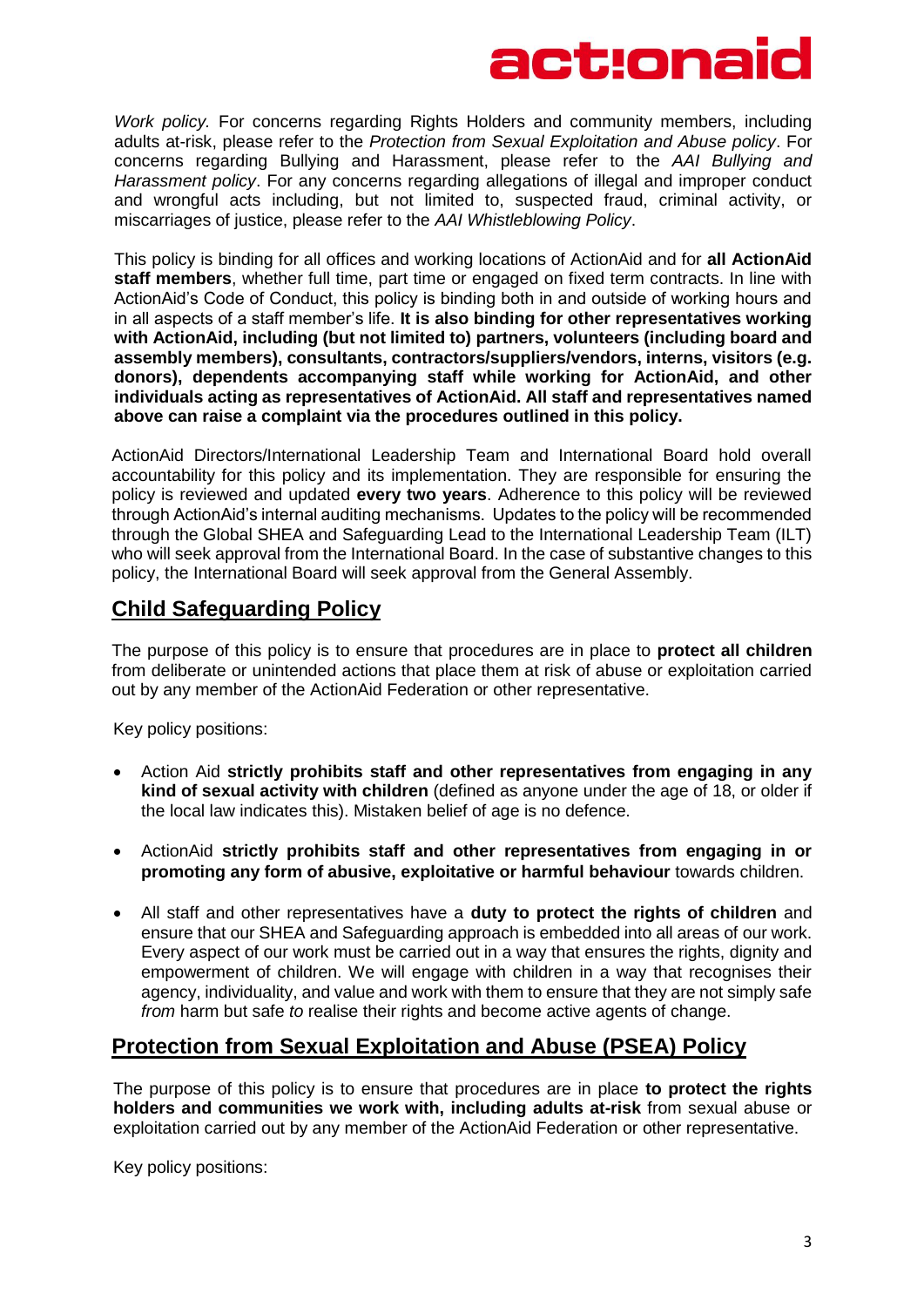

- ActionAid **strictly prohibits staff and other representatives from engaging in any form of sexual activity with rights holders or adults at-risk**, or any form of abusive, exploitative or harmful behaviour.
- Relationships or any kind of sexual activity with community members who are not rights holders (i.e. not receiving direct assistance from ActionAid or involved directly in any programming activities) are not prohibited however, staff and other representatives must ensure the relationship is not and could not be perceived to be exploitative or abusive. This must be raised to the Country Director to manage the potential risks.
- ActionAid **strictly prohibits staff and other representatives from buying sex**. ActionAid does not make judgements on people who sell sex. However, in recognition of the potential for sexual exploitation and abuse and in line with the IASC Core Principles on PSEA, ActionAid has banned this activity.
- All staff and other representatives have a **duty to protect the rights holders and communities we work with, including adults at-risk** and ensure that ActionAid's SHEA and Safeguarding approach is embedded into all areas of ActionAid's work. Every aspect of our work must be carried out in a way that ensures the rights and dignity of rights holders, community members, and adults at-risk. We are committed to working with them to ensure that they are not simply safe *from* harm but safe *to* realise their rights and be active agents of change.

### **Sexual Harassment, Exploitation, and Abuse (SHEA) at Work Policy**

The purpose of this policy is to ensure that ActionAid **provides a safe working environment** and that procedures are in place to **protect staff and other representatives from any form of sexual harassment, exploitation, and abuse** carried out by any member of the ActionAid Federation or other representative.

Key policy positions:

- Staff and other representatives have a **duty to create a safe working environment** that respects the dignity and rights of all. Staff and other representatives are strictly prohibited from carrying out any form of sexual harassment, exploitation or abuse towards anyone they come into contact with through their work. ActionAid is committed to ensuring that all ActionAid staff and representatives can operate in an environment in which they are not simply safe *from* harm but safe *to* realise their rights and work with dignity.
- ActionAid **prohibits staff and other ActionAid representatives from engaging in sexual activity with people whom they line manage or supervise** and, in the case of the most senior managers, any more junior staff.
- ActionAid does not prohibit staff from beginning relationships with each other outside of the unequal power dynamics outlined above but all staff and representatives engaged in or beginning relationships with other staff or representatives must behave professionally and conduct their relationships in a way that does not impact on ActionAid's work.

### **How to report a SHEA and Safeguarding concern**

ActionAid staff members and other representatives can report SHEA and Safeguarding concerns in their ActionAid country to any of the following channels in person, via email, or telephone: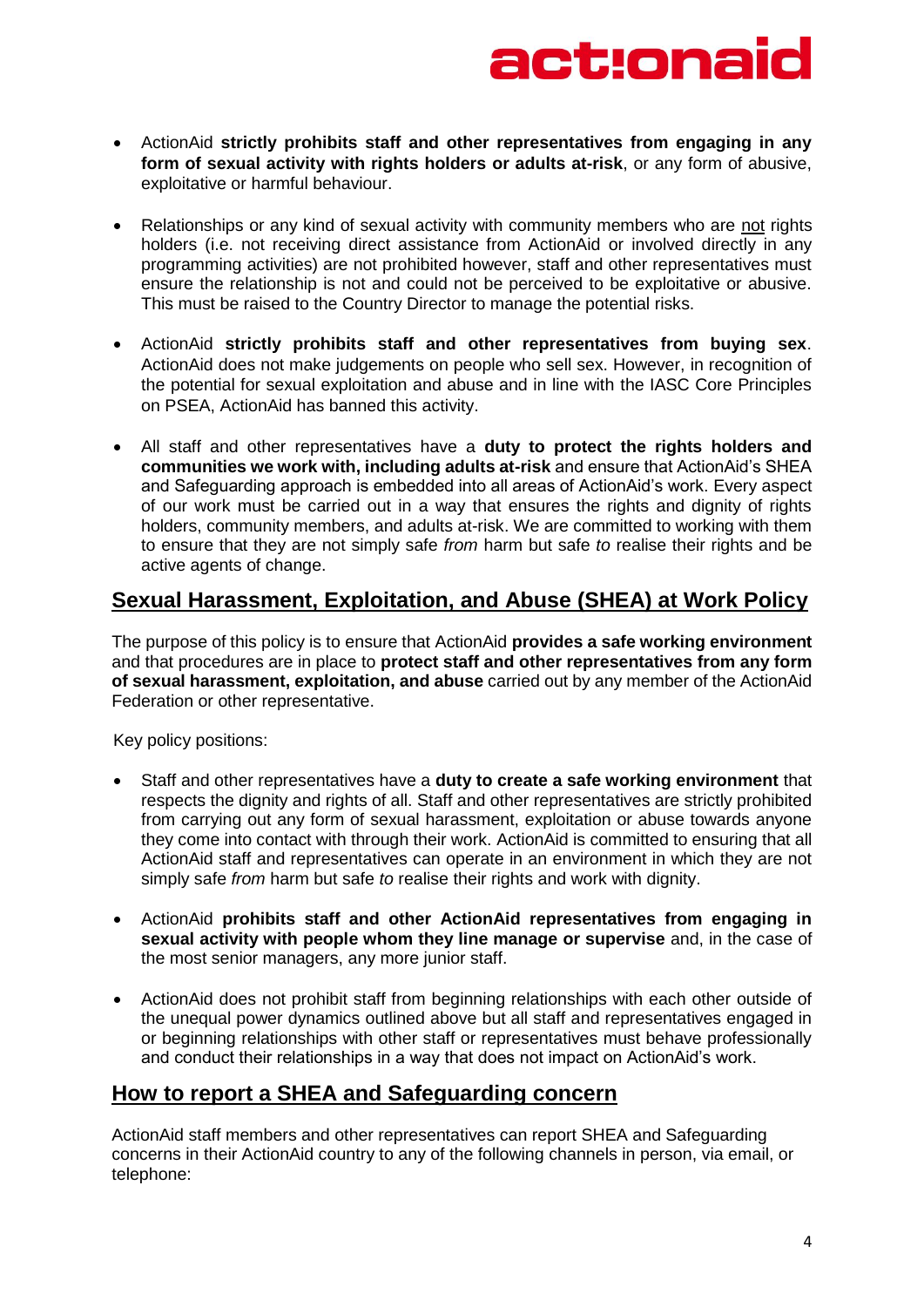## ct:ona

- SHEA and Safeguarding Focal Point
- Country Director
- Line Manager
- HR Representative

If ActionAid staff or representatives have concerns about first reporting in country or if they want to raise concerns (i.e. appeal against) how a process has been managed in country, they can report directly to:

- AAI Global SHEA and Safeguarding Team [\(safeguarding@actionaid.org\)](mailto:safeguarding@actionaid.org)
- AAI Whistleblowing Service [\(whistleblowing@actionaid.org\)](mailto:whistleblowing@actionaid.org)



All staff and other representatives are required to report if:

- A rights holder or community member alleges that they or another person is experiencing or at risk of experiencing sexual exploitation or abuse - whether carried out by ActionAid staff and representatives, or others.
- A staff member or other representative suspects that someone connected to ActionAid is or may be about to carry out sexual exploitation and abuse towards rights holders, community members or others.
- A staff member or other representative suspects that someone external to ActionAid (e.g. a Teacher or Community Leader) is or may be about to carry out sexual exploitation or abuse towards rights holders, community members, or others.

If a staff member or other ActionAid representative **does not** report an incident or suspicion they will be in breach of the Code of Conduct and may face disciplinary proceedings.

SHEA and Safeguarding Focal Points are responsible for reporting all concerns and complaints to the Global SHEA and Safeguarding Team to ensure that the Global Team has oversight of all SHEA and Safeguarding concerns in the Federation. The SHEA and Safeguarding Focal Point must complete a SHEA and Safeguarding Incident Reporting Form and send this to [safeguarding@actionaid.org](mailto:safeguarding@actionaid.org) within 24 hours (where possible) of a concern being raised. The Global SHEA and Safeguarding Team will support the ActionAid country to respond to all concerns and complaints raised, and monitor action taken.

The Country Director, through designated positions/teams, will work with the Global SHEA and Safeguarding Team to ensure that donors and others (e.g. other ActionAid countries so that they can fulfil their own donor reporting requirements; statutory/regulatory bodies) are informed of SHEA and Safeguarding concerns, in line with agreed requirements.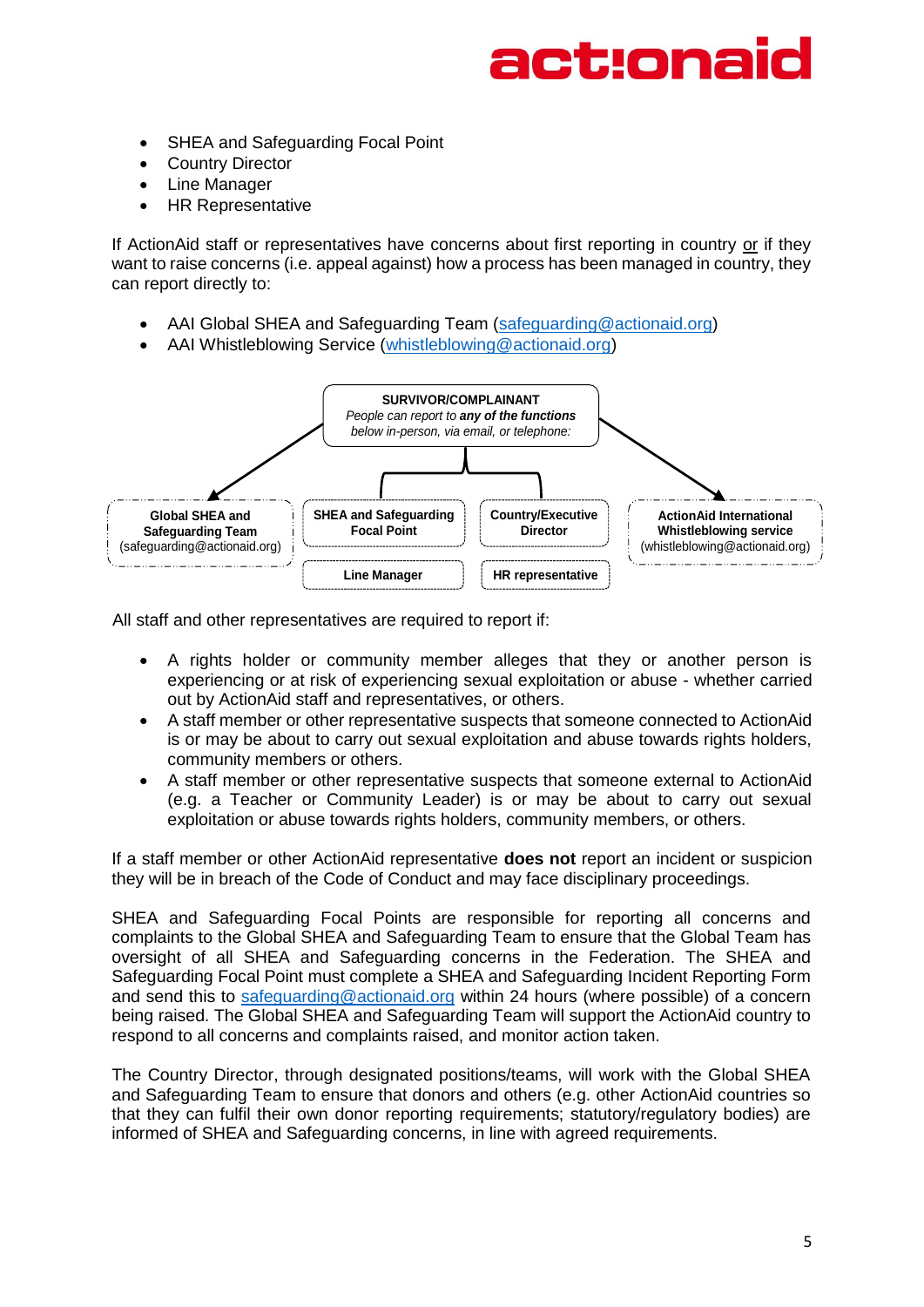#### **Reporting and ActionAid's Survivor-Centred approach**

In line with the AAI Code of Conduct, if anyone has concerns that any individual has been or is at risk of being abused, exploited, or harmed in any way they must report this immediately in line with the reporting procedures outlined below. **However, in line with ActionAid's survivor-centred approach, individuals do not have to report their own experience of sexual harassment, exploitation, or abuse.**

As part of our survivor-centred approach, survivors/complainants can choose if, when, and how to make a report and decide whether they want ActionAid to take formal action. There may be occasions where ActionAid has a duty of care to respond even if the survivor/complainant does not want to take forward action. This will be managed on a case by case basis, following clear risk assessments, and the safety and wellbeing of the survivor/complainant will be paramount throughout.

There is no time limit on when someone can raise a concern about something they have experienced. There may be limitations to how a historical concern can be addressed but ActionAid will take every reasonable measure to address the concern. ActionAid will ensure that the safety, dignity and rights of the survivor are respected at all times. We are committed to carrying out robust and fair investigations that protect the rights of all involved, with a particular focus on the survivor/complainant and the subject of the complaint, ensuring that confidentiality is maintained and that the wellbeing of all is protected.

| Nature of Concern                                                                                                     | Response                                                                                                                                                                                                                                                                                                                                                                                                                                                                                                                                                                                                                                                                                                                                  |
|-----------------------------------------------------------------------------------------------------------------------|-------------------------------------------------------------------------------------------------------------------------------------------------------------------------------------------------------------------------------------------------------------------------------------------------------------------------------------------------------------------------------------------------------------------------------------------------------------------------------------------------------------------------------------------------------------------------------------------------------------------------------------------------------------------------------------------------------------------------------------------|
| Allegation about staff at a Partner<br>Organisation                                                                   | Concerns about staff at a Partner Organisation must be<br>reported to the SHEA and Safeguarding Focal Point. They will<br>report to the designated person in the partner and work with<br>the partner to ensure the matter is addressed swiftly and<br>appropriately. This may be through the partner's internal<br>process or through a joint process agreed by ActionAid and<br>the partner. If ActionAid has concerns that a complaint has<br>been dealt with inappropriately or inadequately by a partner,<br>ActionAid should raise concerns to the appropriate channels in<br>the partner organisation and if these concerns are not<br>addressed they must consider whether they will withdraw<br>funding or end the relationship. |
| Allegation about staff at another<br>international aid agency                                                         | Concerns raised about the behaviour of staff of another<br>international aid agency must be reported to the SHEA and<br>Safeguarding Focal Point. They will report to the designated<br>person in the other organisation to ensure the matter is<br>addressed. This may be through the other organisation's<br>internal process or through a joint process agreed by ActionAid<br>and the organisation. If ActionAid has concerns about the<br>other organisation's response they should raise concerns to<br>the appropriate channels in the organisation and consider<br>termination of engagement if no action is taken.                                                                                                               |
| Allegation relating to criminal<br>activity and/or relating to a child<br>where others have a remit to<br>investigate | Allegations that staff or other representatives have carried out<br>a criminal activity will be assessed by the SHEA and<br>Safeguarding Focal Point and the Global SHEA and<br>Safeguarding Team. They will assess on a case by case basis<br>if there are any risks involved in sharing to the police or other<br>external bodies (e.g. if there are concerns that informing the<br>police or others would put the survivor/complainant at risk).                                                                                                                                                                                                                                                                                       |

#### **Management of complex SHEA and Safeguarding reports:**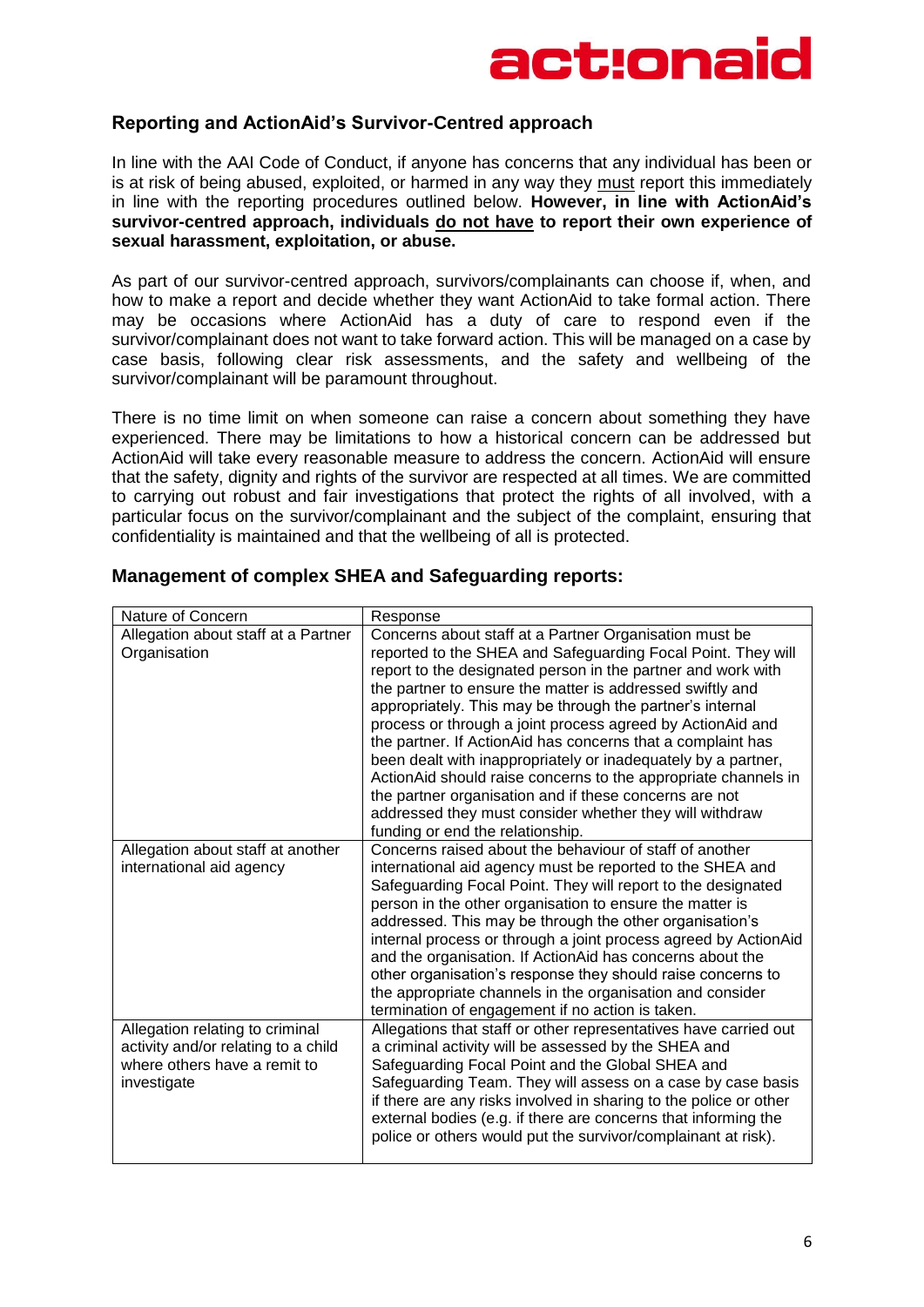|                                                                                                                                                                       | ActionAid is not a child protection agency and does not have<br>the expertise required to carry out investigations of child abuse<br>itself. This will be carried out by external experts brought in<br>specifically for this purpose.<br>For allegations in which external bodies (e.g. police) rather<br>than ActionAid have a remit to investigate ActionAid will<br>support the external process. ActionAid will monitor the<br>external response to ensure that as far as possible it is carried<br>out in line with ActionAid's values, and using ActionAid's                                                                                                                                                                                                                                                                                                                                   |
|-----------------------------------------------------------------------------------------------------------------------------------------------------------------------|-------------------------------------------------------------------------------------------------------------------------------------------------------------------------------------------------------------------------------------------------------------------------------------------------------------------------------------------------------------------------------------------------------------------------------------------------------------------------------------------------------------------------------------------------------------------------------------------------------------------------------------------------------------------------------------------------------------------------------------------------------------------------------------------------------------------------------------------------------------------------------------------------------|
|                                                                                                                                                                       | advocacy role to promote change where needed.                                                                                                                                                                                                                                                                                                                                                                                                                                                                                                                                                                                                                                                                                                                                                                                                                                                         |
| ActionAid staff member or other<br>representative raises concerns<br>about how a complaint was<br>managed in an ActionAid country<br>and wants to appeal the decision | ActionAid staff members and representatives who disagree<br>with actions taken must first appeal in country. If they are<br>dissatisfied with the response they receive to their appeal, they<br>can make a second and final appeal to the Global SHEA and<br>Safeguarding Team, who will work with the AAI Board to<br>review the case. They can repeal the decision made by the<br>ActionAid country if they find in favour of the staff member or<br>other representative making the appeal.                                                                                                                                                                                                                                                                                                                                                                                                       |
| Allegation raised by staff member<br>or representative from one<br>ActionAid country against a staff<br>member or representative from<br>another ActionAid country    | Concerns raised that involve staff from more than one<br>ActionAid entity must be raised to the Global SHEA and<br>Safeguarding Team to take action. Recognising the shared<br>reputational risk, when possible (e.g when a complainant<br>wants to raise a complaint and/or there is sufficient information<br>to take forward an investigation) a joint incident management<br>process will be established, involving staff from both countries<br>as appropriate, and led by the Global SHEA and Safeguarding<br>Team and AAI Board. The risk will be monitored at the AAI<br>Board level.                                                                                                                                                                                                                                                                                                         |
| Allegation raised against a<br>Country/Executive Director                                                                                                             | Concerns raised about a Country/Executive Director must be<br>raised to their National Board, the AAI Board, and the Global<br>SHEA and Safeguarding Team. Recognising the shared<br>reputational risk, when possible a joint incident management<br>process will be established between the National Board and<br>AAI, and led by the Global SHEA and Safeguarding Team and<br>AAI Board. The risk will be monitored at the AAI Board level.                                                                                                                                                                                                                                                                                                                                                                                                                                                         |
| Allegation raised against anyone<br>in the International Leadership<br>Team (ILT) or the Secretary<br>General                                                         | Concerns raised about anyone in the International Leadership<br>Team (ILT) or the Secretary General must be raised to the AAI<br>Board and the Global SHEA and Safeguarding Team who will<br>ensure, when possible, that an incident management process<br>takes place. The risk will be monitored at the AAI Board level.                                                                                                                                                                                                                                                                                                                                                                                                                                                                                                                                                                            |
| Allegation raised against an<br><b>ActionAid Board Member</b>                                                                                                         | Concerns raised about a Board Member must be raised to the<br>Global SHEA and Safeguarding Team. If the allegation relates<br>to a National Board Member then the AAI Board and the<br>Global SHEA and Safeguarding Team will ensure, when<br>possible, that an incident management process takes place,<br>working with other members of the National Board as<br>appropriate. The risk will be monitored at the AAI Board level.<br>If the allegation relates to an International Board Member then<br>the Global SHEA and Safeguarding Team will ensure, when<br>possible, that an incident management process takes place,<br>working with other members of the International Board and the<br>Secretary General as appropriate. In both cases if a complaint<br>is upheld, an assessment will be made on whether it is<br>appropriate for the Board member to continue to serve on the<br>Board. |
| Allegation about a SHEA and<br>Safeguarding Focal Point                                                                                                               | Concerns raised about SHEA and Safeguarding Focal Points<br>must be reported to the Country/Executive Director and to the<br>Global SHEA and Safeguarding Team who will take a joint<br>decision on how to respond to the allegation and what incident                                                                                                                                                                                                                                                                                                                                                                                                                                                                                                                                                                                                                                                |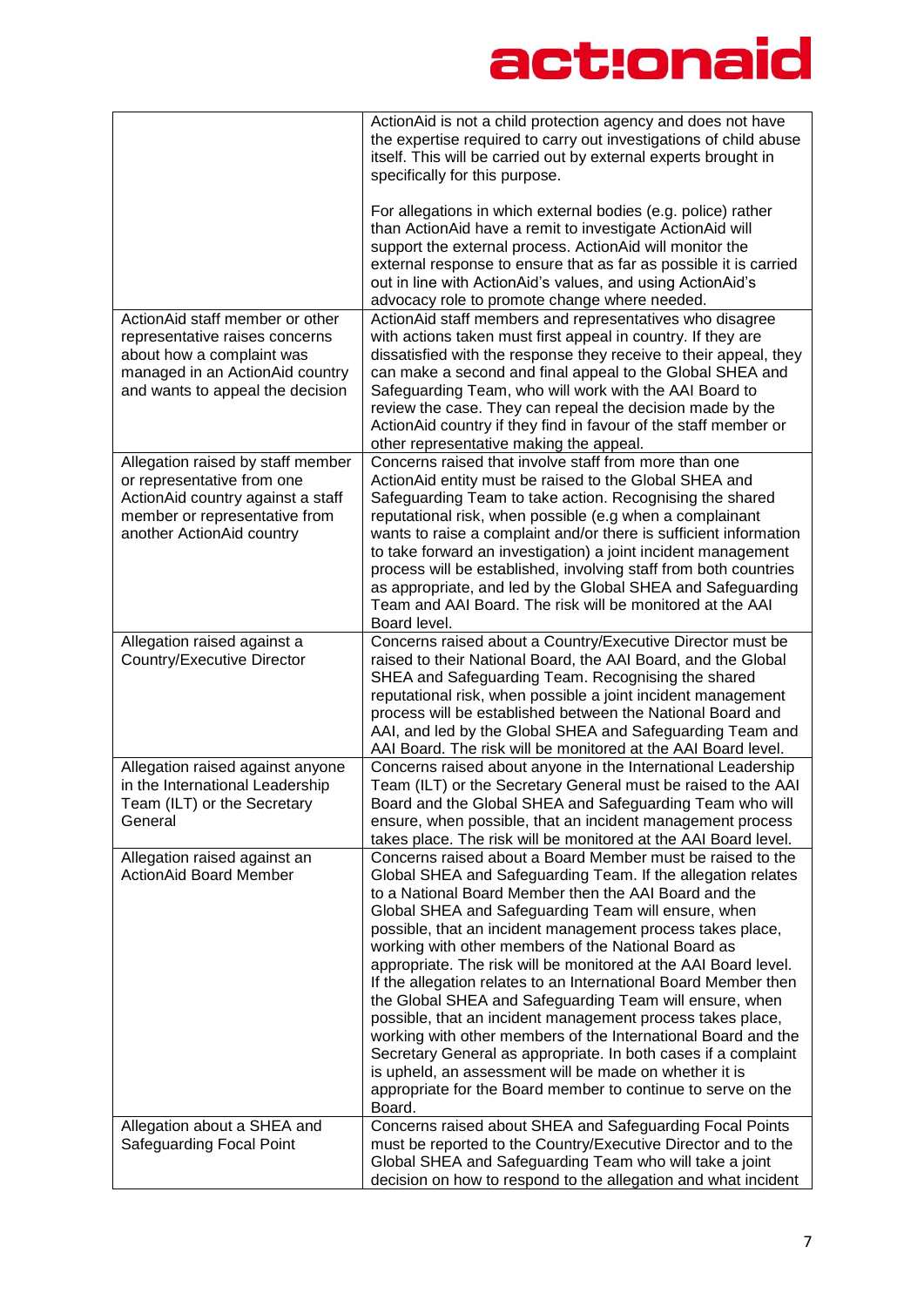

|                                                                        | management response is appropriate. The risk will be<br>monitored at the AAI Board level.                                                                                                                                                                                              |
|------------------------------------------------------------------------|----------------------------------------------------------------------------------------------------------------------------------------------------------------------------------------------------------------------------------------------------------------------------------------|
| Allegation about anyone in the<br>Global SHEA and Safeguarding<br>Team | Concerns raised about anyone in the Global SHEA and<br>Safeguarding Team must be reported to the Secretary General<br>and the SHEA and Safeguarding Lead on the AAI Board. They<br>will ensure that appropriate action is taken. The risk will be<br>monitored at the AAI Board level. |

## **Responding to Concerns and Complaints**

#### **Incident Management Process**

Anyone can raise a concern or complaint. An individual can raise a complaint even if they have no evidence other than their own experience, recognizing that sexual harassment, exploitation and abuse usually occur away from the public eye and therefore it can be difficult to produce evidence (e.g a witness).

ActionAid will work with survivors and complainants to understand how they would like the issue they raised to be addressed; this policy does not prejudice the right of survivors and complainants to use external procedures (e.g criminal justice procedures) where that is their preference to do so. Support options will be offered to survivors and complainants regardless of whether or not they decide to make a formal complaint.

If a survivor or complainant makes a formal complaint and wants an investigation to be carried out, or if ActionAid takes the view that they have a duty of care to carry out an investigation, then an investigation process will be initiated, and must follow the Global SHEA and Safeguarding Team's Investigation Guidelines. The GS and all ActionAid countries must have measures in place to ensure that any investigations carried out are objective, timely, fair and built on ActionAid's SHEA and Safeguarding approach. All parties should be able to participate in the investigation without fear of retaliation.

Step 1: Complaint received (timeframe: actions taken within 48 hours)

- a) Within 24 hours the complaint is acknowledged and the SHEA and Safeguarding Focal Point (or other staff member as appropriate) will engage with complainant/survivor to ensure they are safe and their concerns are understood. The Global SHEA and Safeguarding Team is informed so they can support as appropriate.
- b) The SHEA and Safeguarding Stakeholder panel will triage all cases to assess what action can be taken. If an investigation cannot be carried out (e.g. if survivor does not want an investigation or there is insufficient information to proceed) then the Panel will close the case and assess what other actions can be taken to address concerns e.g. awareness raising.
- c) Within 48 hours the SHEA and Safeguarding Stakeholder Panel meet.
- d) Risk assessment carried out to address any immediate security or welfare concerns, and legal guidance sought.
- e) Investigation Team and separate Decision Making Panel appointed. This must be done in line with national laws.

Step 2: Investigation (timeframe: approx. 4 weeks but this may differ depending on nature and complexity of case)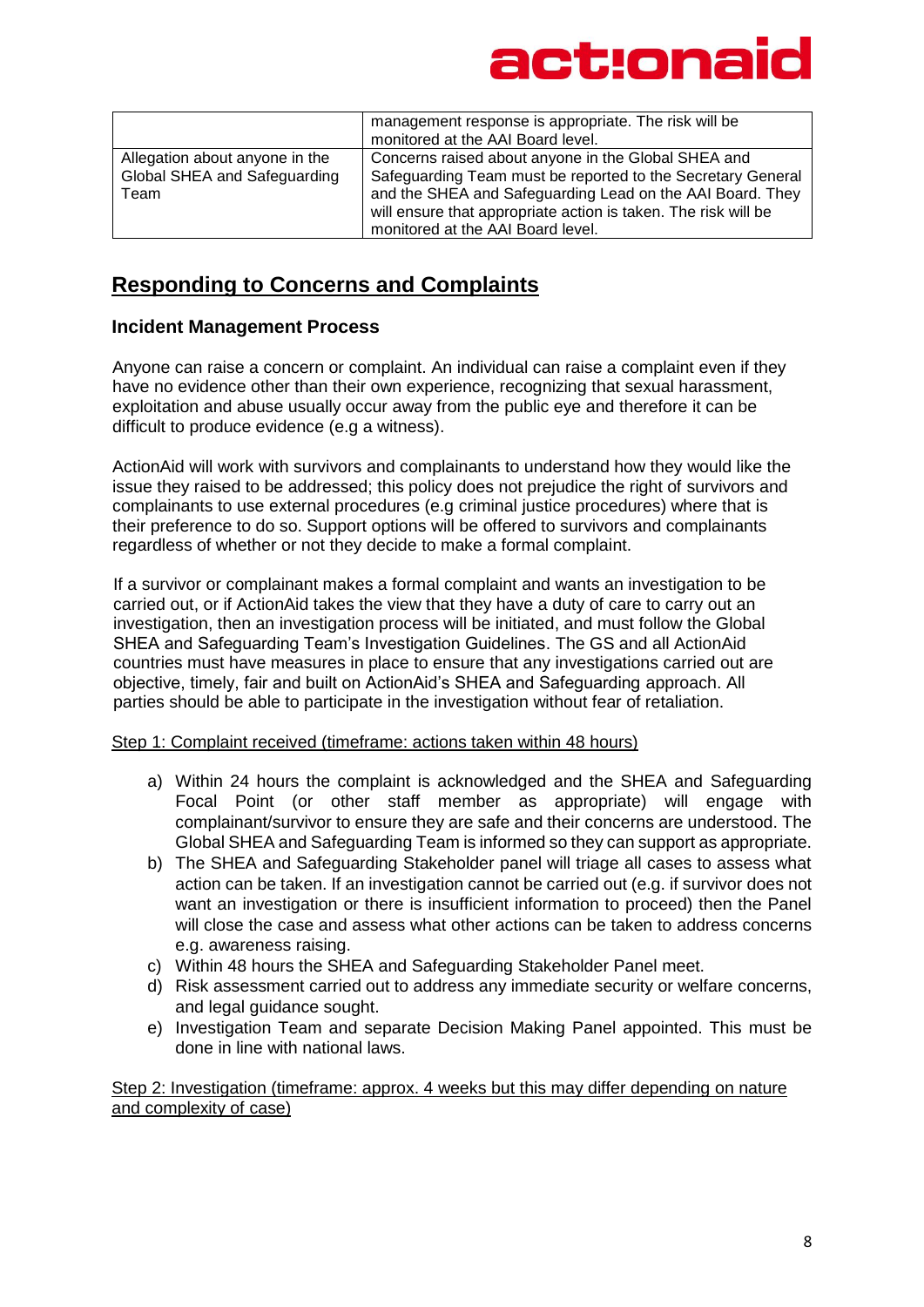- f) Following the investigation guidelines set out by the Global SHEA and Safeguarding team, an investigation can include carrying out any interviews, gathering any available evidence, and producing an investigation report.
- g) The complainant/survivor should be interviewed first (or provide a written response to questions submitted by the Investigation Team where a verbal interview is not possible), followed by any witnesses and the complainant if not the survivor, and then the subject of complaint. It is important to note that sexual exploitation and abuse in all its forms usually occurs away from the public eye and it therefore may be difficult to produce evidence. An individual can raise a complaint even if they can point to no objective evidence other than their own experience.
- h) The Investigation Report is submitted to the Decision Making Panel.

#### Step 3: Decision (timeframe: actions taken within 72 hours)

- i) Decision making panel review report and take a decision on the report and its findings.
- j) The Decision Making Panel or others as appropriate to carry out any recommendations agreed on (e.g. disciplinary hearing, termination, awareness raising, policy development) with support from HR as required.

#### Step 4: Outcomes shared and lessons learnt (timeframe: up to 1 week following decision made)

- k) Decision Making Panel document the decision and inform the complainant and subject of complaint.
- l) The Global SHEA and Safeguarding Team is informed of the outcome.
- m) The subject of complaint and the complainant have the right to appeal against the decision, in line with ActionAid's HR policies and procedures. The complainant and subject of complaint can appeal in country. If they have concerns about the country's response (e.g if a conflict of interest has impacted on the investigation) they can raise this to the Global SHEA and Safeguarding Team who can carry out an independent review.
- n) A case conference convened so that the SHEA and Safeguarding Stakeholder Panel, Investigation Team, and Decision Making Panel can discuss learning from the case. Feedback must be sought from the survivor/complainant and incorporated into the lessons learnt conversation. Lessons learnt to be shared as appropriate, removing identifiable information, with governance boards and other relevant bodies to ensure key learning is shared and improvements made to practice

ActionAid will make a decision on a case by case basis about how allegations of abuse or exploitation towards children and adults at-risk will be addressed. Allegations relating to child exploitation or abuse will be addressed by internal or external experts. ActionAid will refer cases to appropriate professionals and organisations that act in line with ActionAid's values and puts the welfare of the child or adult at-risk as the highest priority.

#### **Retaliation Against Complainants, Victims and Witnesses**

ActionAid will take action against any staff or other representatives who seek to or carry out retaliatory action (e.g. intimidation, threatening behaviour) against complainants, survivors, witnesses or any others involved or believed to be involved in an incident management process. Staff who are found to have done this will be subject to disciplinary action, up to and including termination of employment.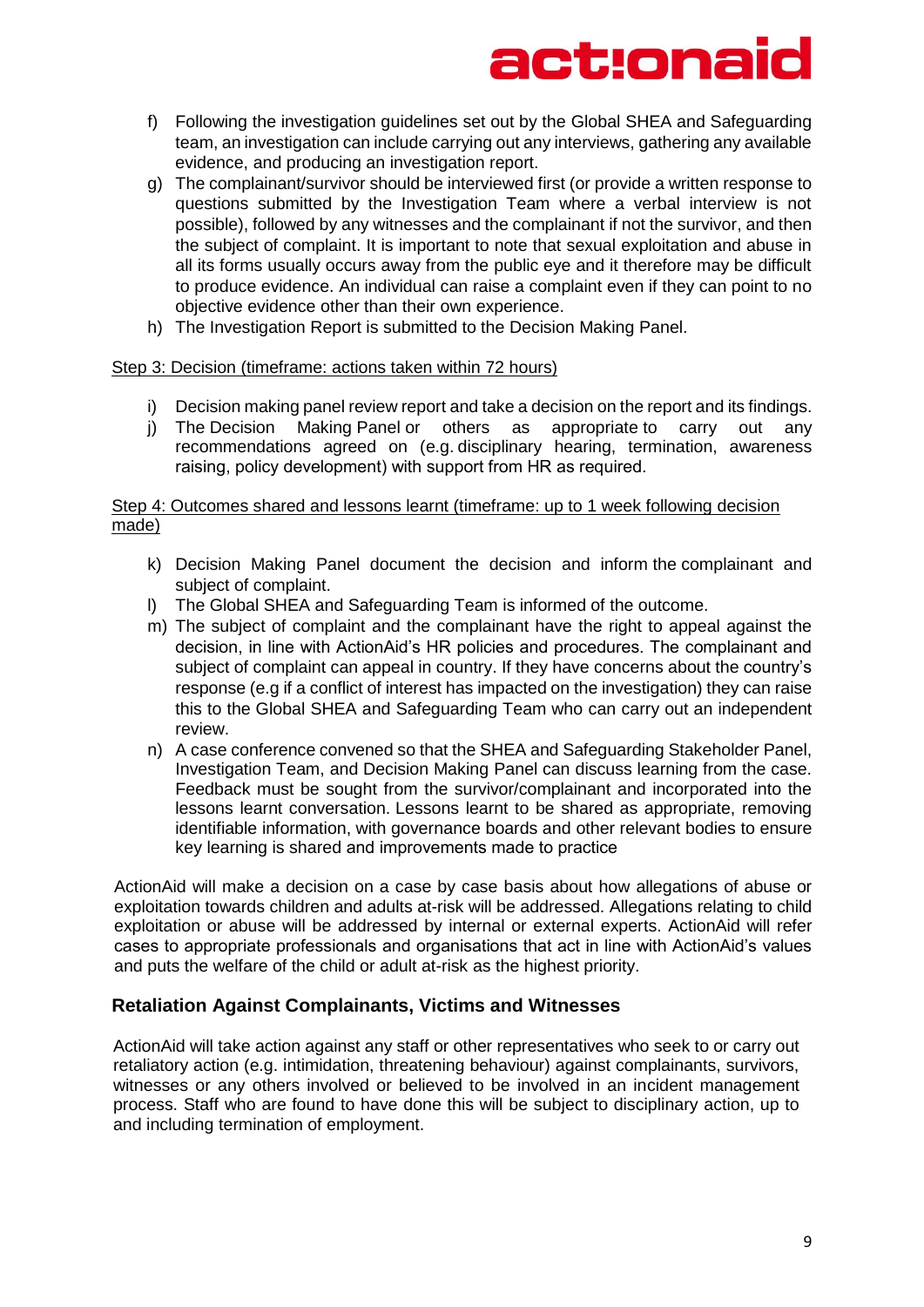## ct:ona

#### **False or malicious complaints**

False or malicious allegations of sexual harassment, exploitation and abuse are extremely rare. However, if an ActionAid staff member is found to have made an allegation that they knew to be false they will be subject to disciplinary action, up to and including termination of employment. It is important to note that if a case is not upheld that does not mean the complaint was false, rather that there was insufficient evidence to uphold the allegation.

### **Confidentiality**

Confidentiality is critical to carrying out SHEA and Safeguarding work. We are committed to working with survivors/complainants and others involved in an incident management process in a confidential and respectful manner. Information must be shared on a 'Need to Know' basis – that is, only those who need to be informed so they can support an investigation or because they hold overall accountability will be given information, and they will receive only as much information as they need in order to be effective.

If information is shared confidentially which relates to a child or suggests that someone's life is in danger, then action will need to be taken outside of standard confidentiality procedures in order to ensure that everyone is safe. This will be managed on a case by case basis, and the safety and wellbeing of the child or at-risk adult in question is always paramount.

ActionAid will ensure that it complies with local and international data protection laws when gathering, storing, or sharing any data relating to individuals involved in SHEA and Safeguarding incidents, and will follow the guidance on retaining data on incident management that is issued by the Global SHEA and Safeguarding Team.

### **Support Options**

Support will be offered to survivors/complainants regardless of whether a formal response is carried out (e.g. an investigation). Support will also be offered as appropriate to others involved in an incident management process, recognising the impact this can have, for example on witnesses and those accused of carrying out inappropriate or harmful behaviours. This can include specialist psycho-social counselling, medical support, legal support and/or access to other specialist and appropriate support as needed.

Survivors and complainants can choose if and when they would like to take up the support options available to them. ActionAid is committed to listening to and learning from survivors about what support they want, and being guided by them where safe and appropriate to do so. ActionAid is committed to working with local NGOs and women's rights groups to develop learning on safe, intersectional, and feminist support options and ensuring that the support options offered meet the needs of diverse survivors.

ActionAid will ensure support for children and adults at-risk is provided by appropriate professionals and organisations. ActionAid will ensure that cases are referred to them, and that due diligence is taken to ensure that they act in line with ActionAid's values and puts the welfare of the child or adult at-risk as the highest priority.

If you have any questions about support options, please contact your SHEA and Safeguarding Focal Point and/or the Global SHEA and Safeguarding Team [\(safeguarding@actionaid.org\)](mailto:safeguarding@actionaid.org).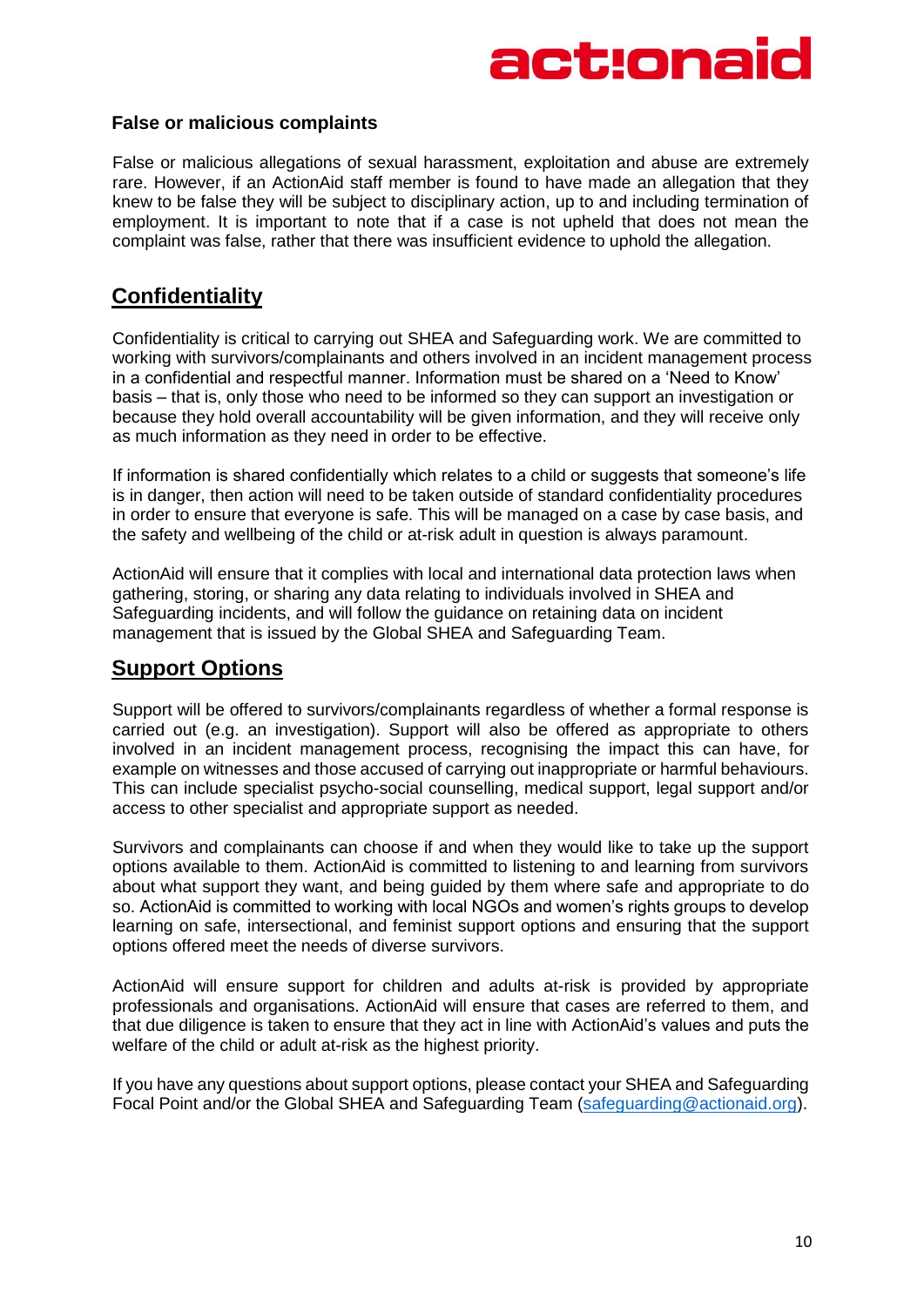## **Appendix: Definitions**

| <b>Abuse</b>         | Domestic - "Including psychological, physical, sexual, financial,<br>emotional, or so-called 'honour' based violence."                                                                                                                                                             |
|----------------------|------------------------------------------------------------------------------------------------------------------------------------------------------------------------------------------------------------------------------------------------------------------------------------|
|                      | Financial/material - "Including theft, fraud, and coercion in relation to<br>financial affairs such as, property or financial transactions"                                                                                                                                        |
|                      | Neglect – "Including ignoring emotional or physical care needs, failure<br>to provide access to appropriate healthcare or educational services,<br>the withholding of life necessities such as food."                                                                              |
|                      | Physical – "Including assault, hitting, slapping, pushing, restraint, or<br>inappropriate physical punishments."                                                                                                                                                                   |
|                      | Psychological - "Including emotional abuse, threats of harm or<br>abandonment, deprivation of contact, humiliation, blaming,<br>controlling, intimidation, coercion, harassment, verbal abuse,<br>isolation, or unreasonable and unjustified withdrawal of supportive<br>networks" |
|                      | Sexual – "actual or threatened physical intrusion of a sexual nature,<br>$\overline{\phantom{a}}$<br>whether by force or under unequal conditions e.g. sexual assault,<br>rape.                                                                                                    |
|                      | ActionAid strictly prohibits staff and other representatives from<br>engaging in any kind of sexual activity with children (anyone under<br>the age of 18 years, or older if the local law indicates this). Mistaken<br>belief of age is no defence.                               |
| <b>Adult</b>         | An individual aged 18 or over                                                                                                                                                                                                                                                      |
| <b>Adult at-risk</b> | Someone over the age of 18 who, for physical, social, economic,                                                                                                                                                                                                                    |
|                      | environmental or other factors can be more vulnerable to abuse,                                                                                                                                                                                                                    |
|                      | exploitation or other harms. Given this definition, many people we work                                                                                                                                                                                                            |
|                      | with around the world would come under this definition. Recognising this<br>we will work to ensure that this is an empowering rather than a dis-                                                                                                                                   |
|                      | empowering term, and that we use it to work with communities to uphold                                                                                                                                                                                                             |
|                      | the rights and dignity of those who may be at greater risk of abuse or                                                                                                                                                                                                             |
|                      | exploitation.                                                                                                                                                                                                                                                                      |
| <b>Child</b>         | Any individual under the age of 18, irrespective of local country definitions                                                                                                                                                                                                      |
|                      | of when a child reaches adulthood. This definition is in line with the UN<br>Convention on the Rights of the Child. Whilst a person under the age of                                                                                                                               |
|                      | 18 may have reached the age of majority, age of sexual consent, or                                                                                                                                                                                                                 |
|                      | voting age, this does not alter their inherent vulnerability as a child.                                                                                                                                                                                                           |
| <b>Child abuse</b>   | All forms of physical and/or emotional ill-treatment, sexual abuse, neglect                                                                                                                                                                                                        |
|                      | or negligent treatment or commercial or other exploitation, resulting in<br>actual or potential harm to the child's health, survival, development or                                                                                                                               |
|                      | dignity in the context of a relationship of responsibility, trust or power. The                                                                                                                                                                                                    |
|                      | main categories of abuse are defined as physical abuse; sexual abuse;                                                                                                                                                                                                              |
|                      | psychological abuse; and neglect.                                                                                                                                                                                                                                                  |
|                      | Physical abuse can include inappropriate physical<br>$\circ$                                                                                                                                                                                                                       |
|                      | punishments towards a child, and/or assaulting, pushing,<br>hitting, and slapping them.                                                                                                                                                                                            |
|                      | Sexual abuse is defined as any sexual activity, or actual or<br>$\circ$                                                                                                                                                                                                            |
|                      | threatened physical intrusion of a sexual nature, with                                                                                                                                                                                                                             |
|                      | someone under the age of consent or under 18, whichever is                                                                                                                                                                                                                         |
|                      | greater, is considered sexual abuse.                                                                                                                                                                                                                                               |
|                      | Psychological abuse can include, especially in relation to<br>$\circ$<br>children, threats of harm or abandonment, deprivation of                                                                                                                                                  |
|                      | contact, humiliation, blaming, intimidation, coercion,                                                                                                                                                                                                                             |
|                      | harassment, verbal abuse, and isolation.                                                                                                                                                                                                                                           |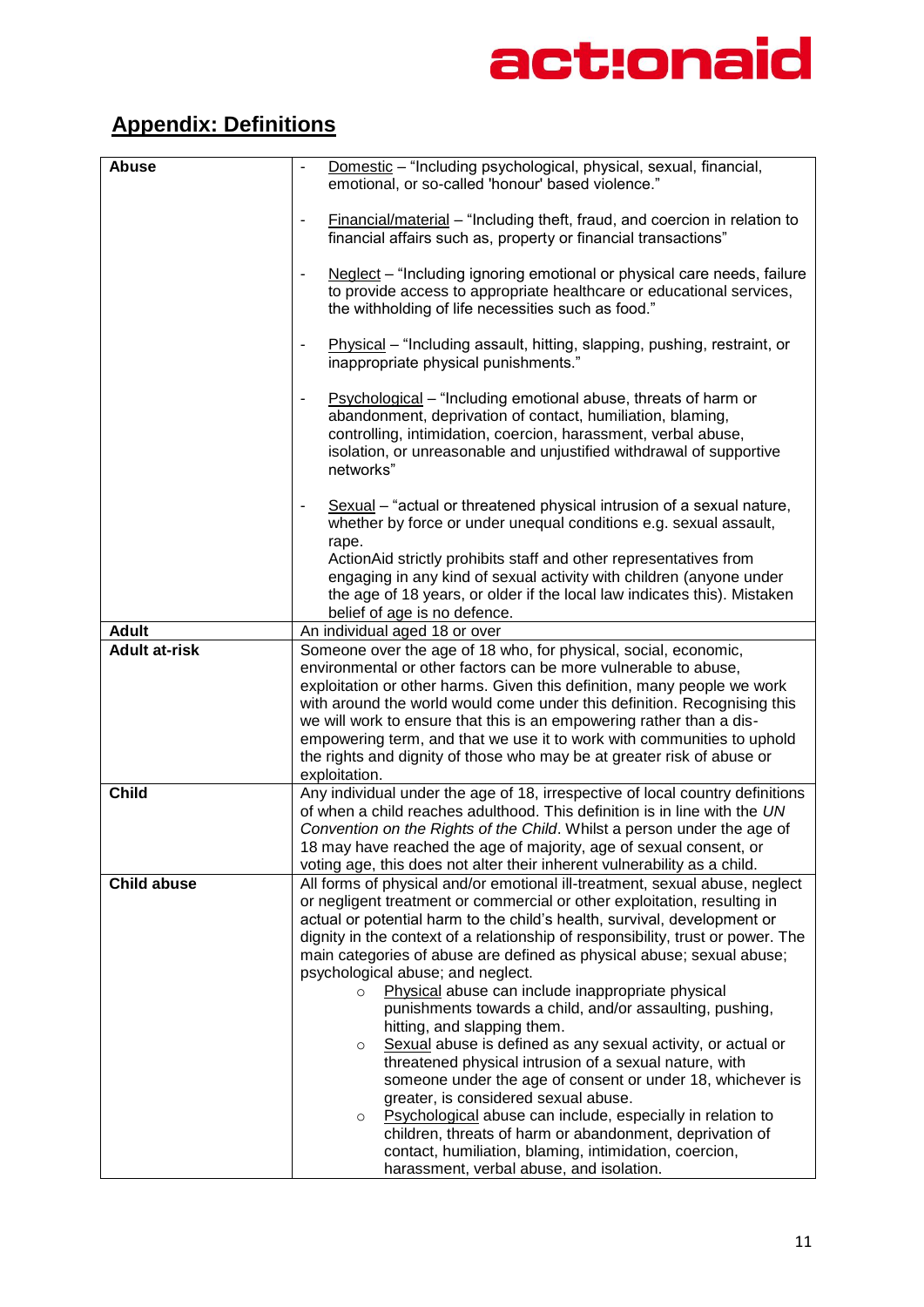|                            | Neglect can involve preventing access to education, food or<br>$\circ$                         |
|----------------------------|------------------------------------------------------------------------------------------------|
|                            | other life necessities, and any emotional or physical care                                     |
|                            | needs. Whatever form it takes, neglect can be just as                                          |
|                            | damaging to a child as physical abuse. Children are more                                       |
|                            | susceptible to neglect given their inherent vulnerability and                                  |
|                            | dependence on adults for support.                                                              |
|                            | It is common for a child that is abused to experience more than one type                       |
|                            | of abuse, and it often happens over a period of time rather than being a                       |
|                            | one-off event.                                                                                 |
| Safeguarding               | The responsibility that organisations have to make sure their staff,                           |
|                            | operations, and programmes do no harm to anyone they come into                                 |
|                            | contact with, and that they do not expose anyone to the risk of harm and                       |
|                            | abuse                                                                                          |
| <b>Sexual abuse</b>        | ActionAid uses the definition outlined in the UN Secretary General                             |
|                            | Bulletin's on Protection from Sexual Exploitation and Abuse: "actual or                        |
|                            | threatened physical intrusion of a sexual nature, whether by force or under                    |
|                            | unequal conditions e.g. sexual assault, rape.                                                  |
|                            | ActionAid strictly prohibits staff and other representatives from engaging in                  |
|                            | any kind of sexual activity with children (anyone under the age of 18 years,                   |
|                            | or older if the local law indicates this). Mistaken belief of age is no defence.               |
| <b>Sexual exploitation</b> | ActionAid uses the definition outlined in the UN Secretary General                             |
|                            | Bulletin's on Protection from Sexual Exploitation and Abuse: "any actual or                    |
|                            | attempted abuse of power or trust for sexual purposes, including, but not                      |
|                            | limited to, profiting commercially, monetarily, socially, or politically from the              |
|                            | sexual exploitation of another" 2                                                              |
|                            |                                                                                                |
|                            | This can represent a wide spectrum of examples including but not limited                       |
|                            | to invasion of someone's sexual privacy, forced transactional sex, non-                        |
|                            | consensual filming of a sexual act or exposure of genitals, online grooming,                   |
|                            | or knowingly spreading a sexually transmitted disease or infection and acts                    |
|                            | of intimidation of a sexual nature that are intended to cause discomfort and                   |
|                            | embarrassment.                                                                                 |
| <b>Sexual harassment</b>   | Sexual harassment is unwanted conduct of a sexual nature. It can<br>$\overline{\phantom{a}}$   |
|                            | happen to anyone regardless of gender, sexuality, race or any other                            |
|                            | factor. ActionAid recognises that different forms of discrimination                            |
|                            | overlap and intersect and that this exacerbates the risk of sexual                             |
|                            | harassment within marginalised and threatened groups such as                                   |
|                            | women, people of colour, people with disabilities and people in the                            |
|                            | LGBTQI community.                                                                              |
|                            | Sexual harassment can be directed towards one person, groups of                                |
|                            | people, or towards everyone, and can occur as a one-off incident or as                         |
|                            | a pattern of behaviour.                                                                        |
|                            | Sexual harassment can be carried out with the effect of creating an                            |
|                            | intimidating, degrading, or offensive environment and/or to violate the                        |
|                            | dignity of another person.                                                                     |
|                            | An action or behaviour can still be considered sexual harassment even                          |
|                            | if the alleged harasser didn't intend for it to be harmful. When                               |
|                            | addressing allegations of sexual harassment, ActionAid is concerned                            |
|                            | with the impact of the behaviours on the complainant, not the intention                        |
|                            | of the person accused.                                                                         |
|                            | Sexual harassment can be physical, verbal, or non-verbal. Examples<br>$\overline{\phantom{a}}$ |
|                            | of this include, but are not limited to:                                                       |
|                            |                                                                                                |
|                            | Physical examples include touching, unwanted physical<br>$\circ$                               |
|                            | contact and assault (including attempts and threats)                                           |

<sup>2</sup> http://pseataskforce.org/en/overview

1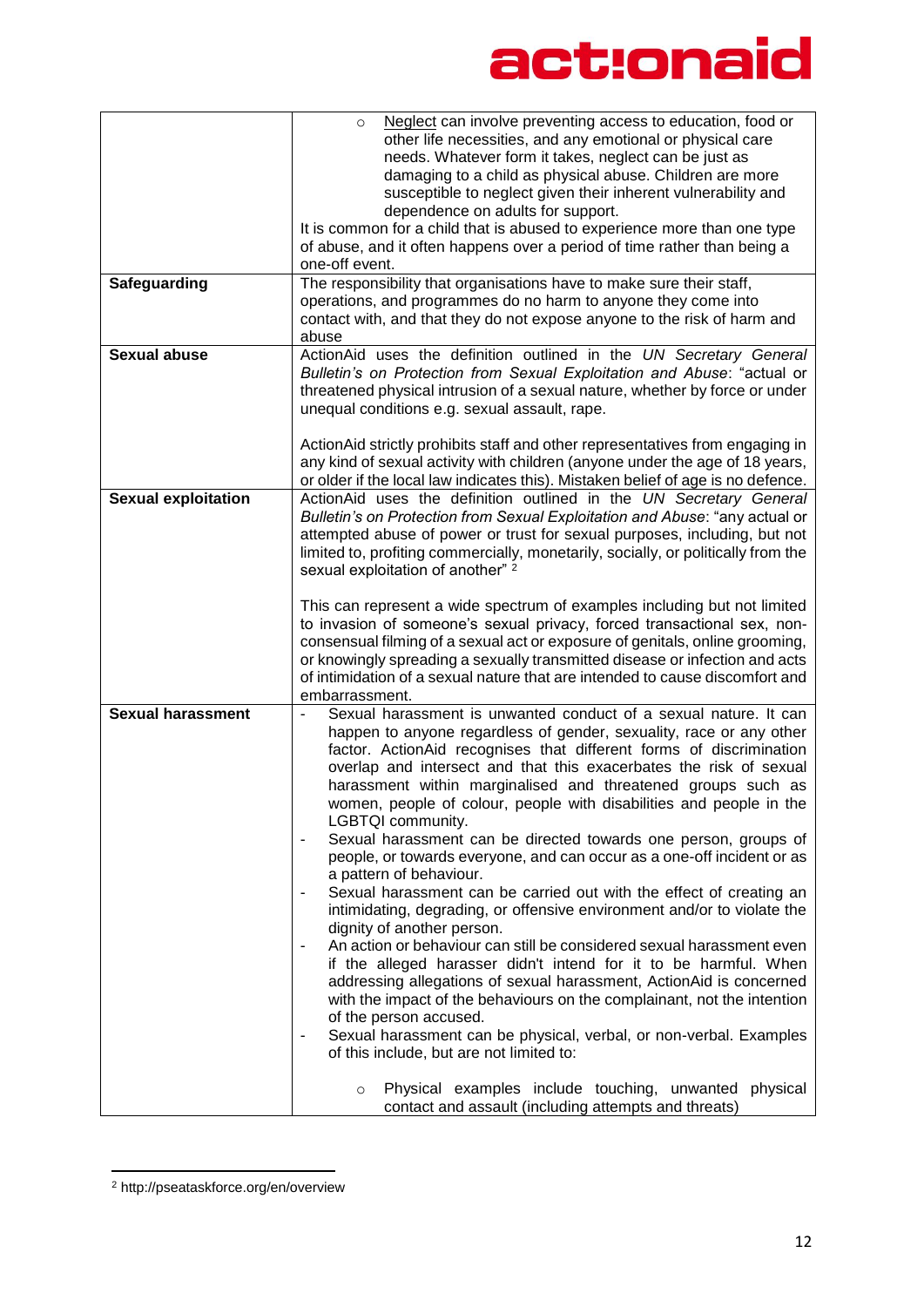|                             | Verbal examples include derogatory comments, jokes,<br>$\circ$<br>questions about someone's sex life, remarks about someone's                            |
|-----------------------------|----------------------------------------------------------------------------------------------------------------------------------------------------------|
|                             | appearance                                                                                                                                               |
|                             | Non-verbal examples include sexual gestures, staring, and<br>$\circ$                                                                                     |
|                             | unwanted phone calls, letters, notes, and/or emails                                                                                                      |
| <b>OTHER RELEVANT TERMS</b> |                                                                                                                                                          |
| <b>Child marriage</b>       | A formal marriage or informal union involving someone aged under 18.                                                                                     |
|                             | The practice of marrying off young children is a form of<br>$\circ$                                                                                      |
|                             | sexual violence since the children, and particularly girls,                                                                                              |
|                             | involved are unable to give or withhold their consent.                                                                                                   |
|                             | Even though this occurs in many parts of the world where it is<br>$\circ$                                                                                |
|                             | also entirely legal, it is something ActionAid campaigns                                                                                                 |
|                             | against given our human rights-based approach.                                                                                                           |
| <b>Child safeguarding</b>   | Child safeguarding is the action that is taken to promote the welfare of all                                                                             |
|                             | children and protect them from harm.                                                                                                                     |
|                             | Child protection is part of wider safeguarding activities and refers to<br>activities that are undertaken to protect specific children who are suffering |
|                             | or likely to suffer significant harm.                                                                                                                    |
| <b>Child sexual</b>         | This can take the form of commercial and/or online sexual exploitation of                                                                                |
| exploitation                | children:                                                                                                                                                |
|                             | Commercial sexual exploitation is sexual abuse enabled by a<br>$\circ$                                                                                   |
|                             | payment in cash or in-kind to the child or another person (or                                                                                            |
|                             | group of people). The commercial sexual exploitation of                                                                                                  |
|                             | children is a form of coercion and is a form of modern                                                                                                   |
|                             | slavery.                                                                                                                                                 |
|                             | Online sexual exploitation covers any act of sexual<br>$\circ$                                                                                           |
|                             | exploitation towards a child that has at any point been carried                                                                                          |
|                             | out online<br>It includes any use of technology (e.g. phones,<br>$\blacksquare$                                                                          |
|                             | computers, cameras, online platforms, social media)                                                                                                      |
|                             | that causes a child to be sexually exploited and any                                                                                                     |
|                             | material created using this technology to be                                                                                                             |
|                             | produced, bought, sold, possessed, distributed or                                                                                                        |
|                             | transmitted                                                                                                                                              |
| Complainant                 | This is the person making a complaint; it may be the person who                                                                                          |
|                             | experienced what is being reported (the survivor), or it may be another                                                                                  |
|                             | person (a third-party complainant) who becomes aware of an issue and                                                                                     |
|                             | makes the complaint.                                                                                                                                     |
| Complaint                   | The specific grievance of anyone who has been negatively affected by an<br>individual's action towards them, or who believes that an organisation has    |
|                             | failed to meet a stated commitment that is intended to keep them safe from                                                                               |
|                             | harm. Individuals can make a complaint on behalf of someone else as a                                                                                    |
|                             | third party, even if they were not directly affected by the alleged harm.                                                                                |
| <b>Concern</b>              | The Global SHEA and Safeguarding Team uses this term to define SHEA                                                                                      |
|                             | and Safeguarding issues raised that are not, or not yet, a formal complaint.                                                                             |
|                             | For example, a group of staff speaking about rumours they have heard                                                                                     |
|                             | about sexual exploitation in a refugee camp or in a particular office. It is                                                                             |
|                             | vital that concerns raised are responded to as this is a critical way of                                                                                 |
|                             | ensuring survivors and complainants are listened to and ActionAid follows                                                                                |
|                             | up on all issues as part of our commitment to creating safe working                                                                                      |
| <b>Female genital</b>       | environments for all<br>Female genital mutilation (FGM) comprises all procedures that involve                                                            |
| mutilation                  | partial or total removal of the external female genitalia, or other injury to                                                                            |
|                             | the female genital organs for non-medical reasons. FGM is recognized                                                                                     |
|                             | internationally as a violation of the human rights of girls and women.                                                                                   |
| <b>Forced marriage</b>      | Marriages in which one and/or both parties, whether adults or children,                                                                                  |
|                             | have not personally expressed their full and free consent to the union.                                                                                  |
| Grooming                    | Grooming is when an individual deliberately tries to gain a child's trust for                                                                            |
|                             | the purpose of carrying out sexual abuse or exploitation (e.g. favouring a                                                                               |